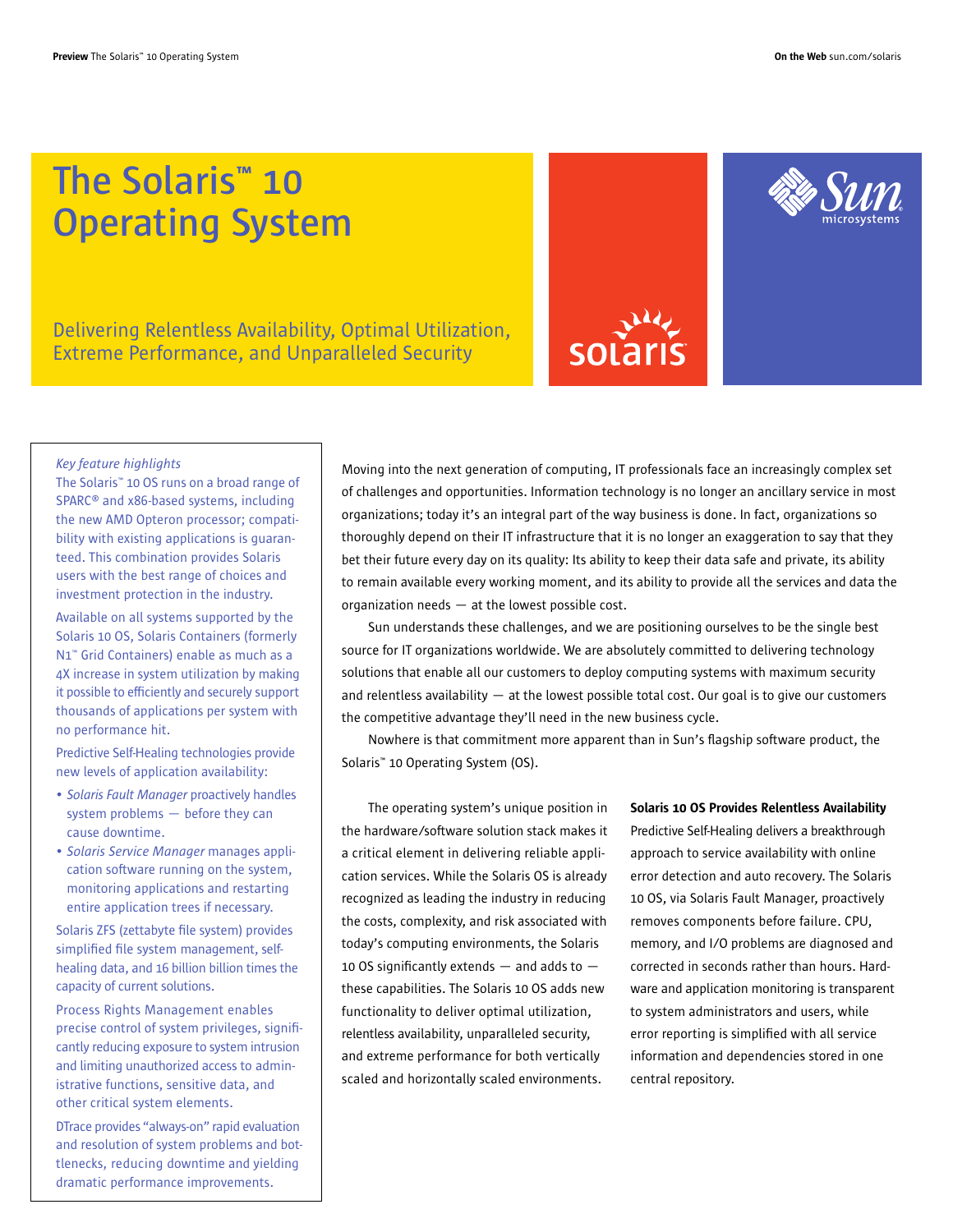## **The Solaris 10 OS shows that innovation pays using technology to drive down cost, complexity, and risk in the modern data center.**

The Solaris 10 OS goes beyond mere system availability to application availability. It can automatically restart applications — via Solaris Service Manager — that may be affected by a system fault, so no more 2 a.m. calls to sysadmins to restart an application.

The Solaris OS continues to build on its long history of minimizing both planned and unplanned downtime. To minimize planned downtime, boot times for large systems have been reduced significantly  $-$ up to 65 percent. In conjunction with existing Solaris OS features, such as Solaris Live Upgrade and Solaris Flash archives, this can significantly reduce downtime for planned maintenance.

### Solaris 10 OS Enables Optimal Utilization

Solaris Containers (formerly N1™ Grid Containers) technology provides an innovative approach to server virtualization. With multiple software partitions per single instance of the OS, Solaris Containers make consolidation simple, safe, and secure. To deliver maximum utilization of computing resources, Solaris Containers can dynamically adjust resources to business goals within and across Containers. With little system overhead (less than one percent), it can be used to create over 8000 Containers per system or Dynamic System Domain. At the same time, applications are isolated from each other and from system faults, so a problem in one application cannot affect the system or the other applications on the system.

Using Instant Restart, each Solaris Container can be rebooted in just seconds, minimizing application downtime. Solaris Containers simplify and accelerate consolidation, and significantly reduce system administration and maintenance overhead.

Because Solaris Containers are enabled entirely by software, they are platform independent, so they can be used on SPARC® or x86-based 64-bit platforms — from the largest servers all the way down to blades. Solaris Containers also make use of the resource management capabilities of the Solaris OS to allow resources to be dynamically moved between Containers, ensuring optimal utilization. Finally, Solaris Containers are highly configurable, so even though all Solaris Containers on a system run under a single instance of the OS, each Container can be uniquely configured to provide the exact execution environment needed for the application.

### The Solaris 10 OS Delivers the Extreme Performance Needed for the Data Center

A key element of the performance gains in the Solaris 10 OS is optimization for the latest in processor technologies. Support for the new UltraSPARC® IV processor enables systems upgraded from UltraSPARC III processors to double their previous performance, while new optimizations specific to AMD Opteron and Intel Xeon processors can provide up to twice the overall performance on x86 systems in scientific workloads. A rearchitected TCP/IP stack delivers from 30- to 50-percent improvement in the network throughput, doing so at 10- to 15 percent lower CPU load while still maintaining the reliability for which the Solaris OS is known. Overall, customers can experience performance improvements of up to 10 percent for Web servers and up to 50 percent for application servers — showing that significant gains can be found just by moving to the latest release of the Solaris OS.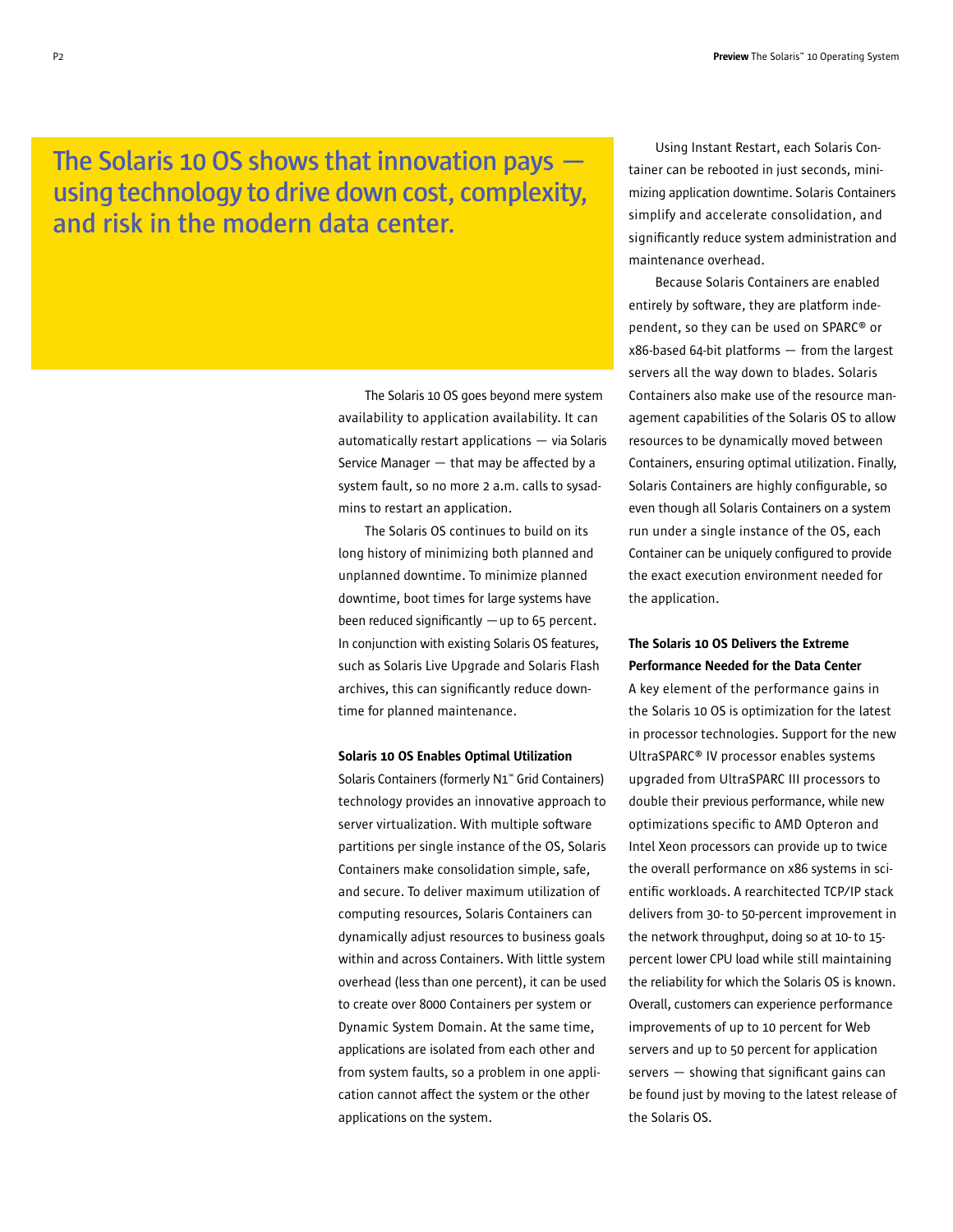Dynamic Tracing (DTrace) is a powerful tool for analyzing and diagnosing elusive problems and increasing system performance. The new DTrace tool built into the Solaris 10 OS solves one of the most critical problems in software development and system management: How to debug applications and resolve performance issues on production systems.

DTrace is designed for live use in production situations; it is noninvasive, and has no system overhead when not in use. With pervasive coverage ranging from the heart of the kernel to the Java™ thread, it provides a unified view of the kernel and all applications, eliminating the need to:

- Change the system or application
- Induce failures to debug the system with postmortem tools
- Re-create the problem on test systems

Since debugging takes place in real time on the actual system where the problem is occurring, root cause of intermittent problems can be found in minutes or hours, not days or weeks. Performance gains yielded by this new level of visibility can be significant: Using DTrace, real-world applications have been optimized to run as much as *30 times* faster.

#### Solaris 10 OS Delivers Unparalleled Security

The Solaris 10 OS delivers a breakthrough approach to system security that is easy to use and fully compatible with existing applications and administration practices. The Solaris 10 OS provides stronger mechanisms for controlling access to critical facilities, starting at login with more sophisticated authentication and smart-card interfaces to verify user identities, and extending to Process Rights Management, which obsoletes the traditional UNIX® "all or nothing" root mechanism and replacing it with a fine-grained set of privileges.

The Solaris 10 platform's new cryptographic infrastructure secures data flows by providing a set of programming interfaces, making it easy for application developers to utilize highly optimized cryptographic algorithms and providing transparent automatic utilization of hardware acceleration when available. In addition, Process Rights Management limits unauthorized access to system resources for processes and lowers the risk of exploits. To further protect every system in the data center, the Solaris 10 OS also includes integrated IP-filtering capabilities.

Solaris Containers offer an even greater measure of security by isolating applications and data from error propagation or security intrusions. Each Container is an isolated, virtual environment; processes running in a Container cannot access processes or resources outside of that Container.

The Solaris 10 OS is designed to be secure right out of the box, with default settings within the system easily set for maximum security. As you would expect from the leader in open systems, many of the security features in the Solaris 10 OS are based on open source components and standards, including OpenSSH, PAM, IPSec/IKE, IP Filter, and Kerberos. Solaris 10 authentication is designed for interoperability with existing schemas, such as those provided with Microsoft Windows.

Sun has over 20 years of experience in building security into its design, testing, and refinements of the Solaris OS.

### Solaris 10 Provides the Right Platform Choices for the New Data Center

The Solaris 10 OS is an open standards operating system, built from a single source base and optimized to run on multiple platforms:

• The SPARC platform, the #1 64-bit architecture in the world and the most scalable platform available